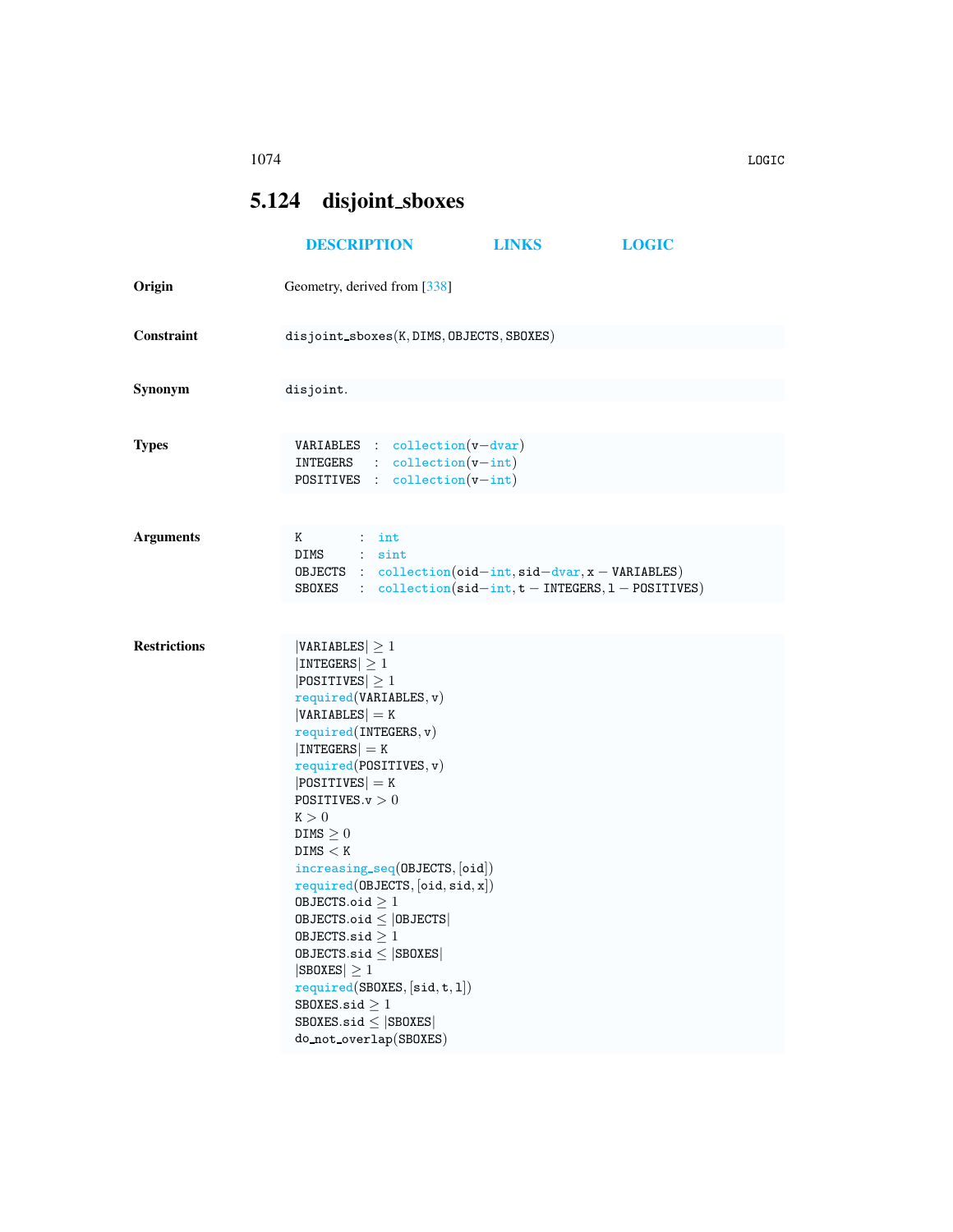$\sqrt{ }$ 

 $2, \{0,1\},\$ 

 $\begin{pmatrix}$  oid − 1 sid − 1 x −  $\langle 1, 1 \rangle$ ,  $\texttt{oid} - 2 \quad \texttt{sid} - 2 \quad \texttt{x} - \langle 4, 1 \rangle$ ,

Holds if, for each pair of objects  $(O_i, O_j)$ ,  $i \neq j$ ,  $O_i$  and  $O_j$  are disjoint with respect to a set of dimensions depicted by DIMS.  $O_i$  and  $O_j$  are objects that take a shape among a set of shapes. Each *shape* is defined as a finite set of shifted boxes, where each shifted box is described by a box in a K-dimensional space at a given offset (from the origin of the shape) with given sizes. More precisely, a *shifted box* is an entity defined by its shape id sid, shift offset t, and sizes l. Then, a shape is defined as the union of shifted boxes sharing the same shape id. An *object* is an entity defined by its unique object identifier oid, shape id sid and origin x.

Two objects  $O_i$  and object  $O_j$  are *disjoint* with respect to a set of dimensions depicted by DIMS if and only if for all shifted box  $s_i$  associated with  $O_i$  and for all shifted box  $s_j$ associated with  $O_j$  there exists at least one dimension  $d \in \text{DIMS}$  such that (1) the origin of  $s_i$  in dimension d is strictly greater than the end of  $s_j$  in dimension d, or (2) the origin of  $s_j$  in dimension d is strictly greater than the end of  $s_i$  in dimension d.

> $\setminus$ ,

 $\setminus$ 

| Example |
|---------|
|---------|

Purpose

| <b>Example</b>    | $\begin{pmatrix} 3\alpha & 1 & 3\alpha & 1 & x & 1, 2, \\ 3\alpha & -2 & 3\alpha & -2 & x - \langle 4, 1 \rangle \\ 3\alpha & -3 & 3\alpha & -4 & x - \langle 2, 4 \rangle \end{pmatrix}$ ,<br>$\left\{\begin{array}{rcl} \dot{\texttt{sid}}-1 & \texttt{t} - \langle 0,0 \rangle & 1 - \langle 1,2 \rangle, \\ \dot{\texttt{sid}}-2 & \texttt{t} - \langle 0,0 \rangle & 1 - \langle 1,1 \rangle, \\ \dot{\texttt{sid}}-2 & \texttt{t} - \langle 1,0 \rangle & 1 - \langle 1,3 \rangle, \\ \dot{\texttt{sid}}-2 & \texttt{t} - \langle 0,2 \rangle & 1 - \langle 1,1 \rangle, \\ \dot{\texttt{sid}}-3 & \texttt{t} - \langle 0,0 \rangle & 1 - \langle 3,1 \rangle, \\ \dot{\texttt{sid}}-$<br>$\mathsf{sid-3} \quad \mathsf{t}-\langle 2,1\rangle \quad 1-\langle 1,1\rangle\,,$<br>$\texttt{sid} - 4 \quad \texttt{t} - \langle 0, 0 \rangle \quad 1 - \langle 1, 1 \rangle$ |
|-------------------|---------------------------------------------------------------------------------------------------------------------------------------------------------------------------------------------------------------------------------------------------------------------------------------------------------------------------------------------------------------------------------------------------------------------------------------------------------------------------------------------------------------------------------------------------------------------------------------------------------------------------------------------------------------------------------------------------------------------------------------------------------------------------------------------------------------------------------------------------------------------------------|
|                   | Figure 5.278 shows the objects of the example.<br>Since these objects are pairwise<br>disjoint the disjoint sboxes constraint holds.                                                                                                                                                                                                                                                                                                                                                                                                                                                                                                                                                                                                                                                                                                                                            |
| <b>Typical</b>    | $ 0$ BJECTS $ >1$                                                                                                                                                                                                                                                                                                                                                                                                                                                                                                                                                                                                                                                                                                                                                                                                                                                               |
| <b>Symmetries</b> | • Items of OBJECTS are permutable.<br>• Items of SBOXES are permutable.<br>• SBOXES.1.v can be decreased to any value $> 1$ .                                                                                                                                                                                                                                                                                                                                                                                                                                                                                                                                                                                                                                                                                                                                                   |
| Arg. properties   | Suffix-contractible wrt. OBJECTS.                                                                                                                                                                                                                                                                                                                                                                                                                                                                                                                                                                                                                                                                                                                                                                                                                                               |
| <b>Remark</b>     | One of the eight relations of the <i>Region Connection Calculus</i> [338]. Unlike the<br>non_over1ap_sboxes constraint, which just prevents objects from overlapping, the<br>disjoint_sboxes constraint in addition enforces that borders and corners of objects are<br>not directly in contact.                                                                                                                                                                                                                                                                                                                                                                                                                                                                                                                                                                                |

<span id="page-1-0"></span>See also common keyword: contains\_sboxes, coveredby\_sboxes, covers sboxes, equal sboxes, inside sboxes, meet sboxes *(rcc8)*, non overlap sboxes *(geometrical constraint,logic)*, overlap sboxes *(rcc8)*. implies: non overlap sboxes.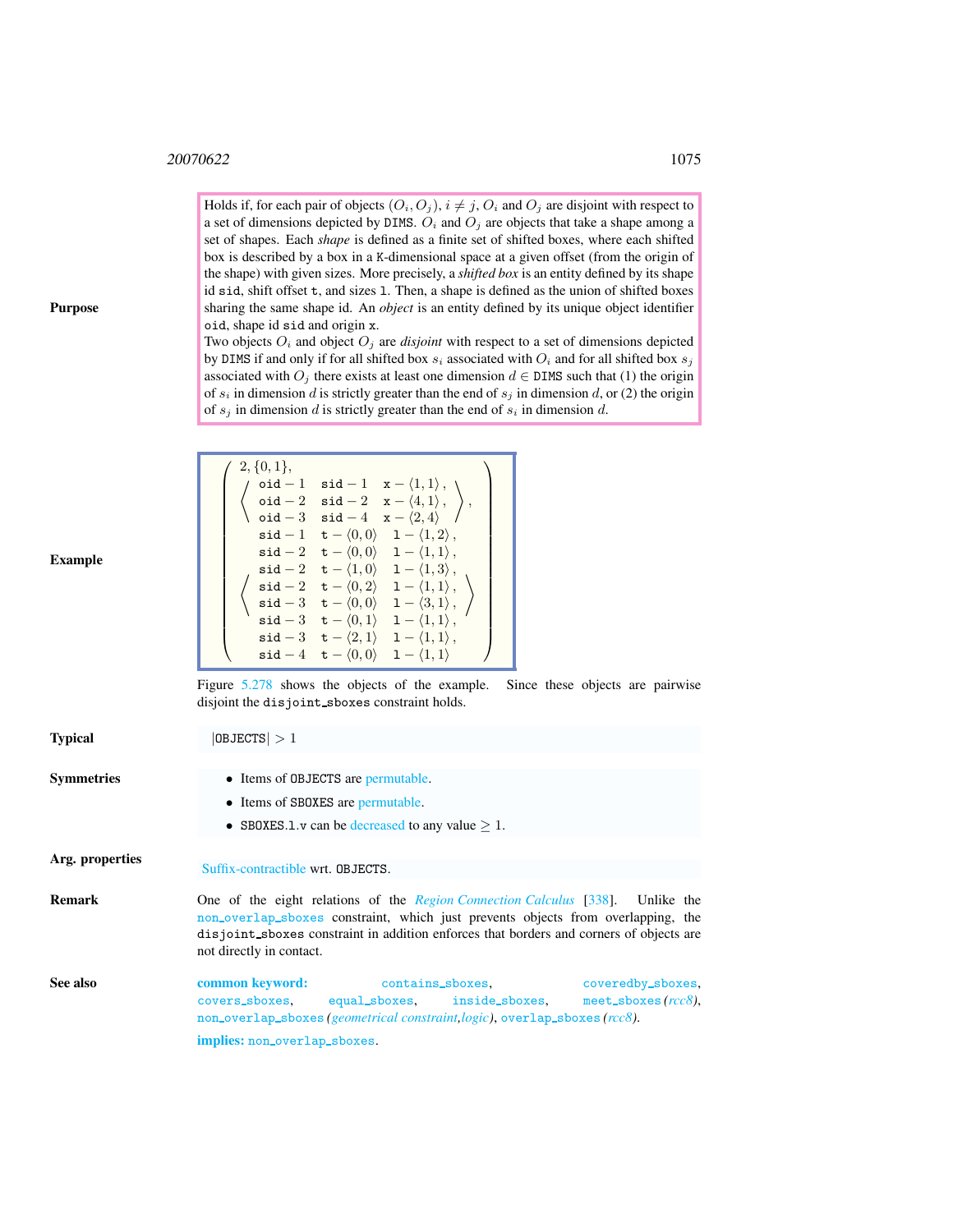

<span id="page-2-0"></span>Figure 5.278: (D) the three mutually disjoint objects  $O_1$ ,  $O_2$ ,  $O_3$  of the **Example** slot respectively assigned shapes  $S_1$ ,  $S_2$ ,  $S_4$ ; (A), (B), (C) shapes  $S_1$ ,  $S_2$ ,  $S_3$  and  $S_4$  are respectively made up from 1, 3, 3 and 1 disjoint shifted box.

Keywords constraint type: logic. geometry: geometrical constraint, rcc8. miscellaneous: obscure.